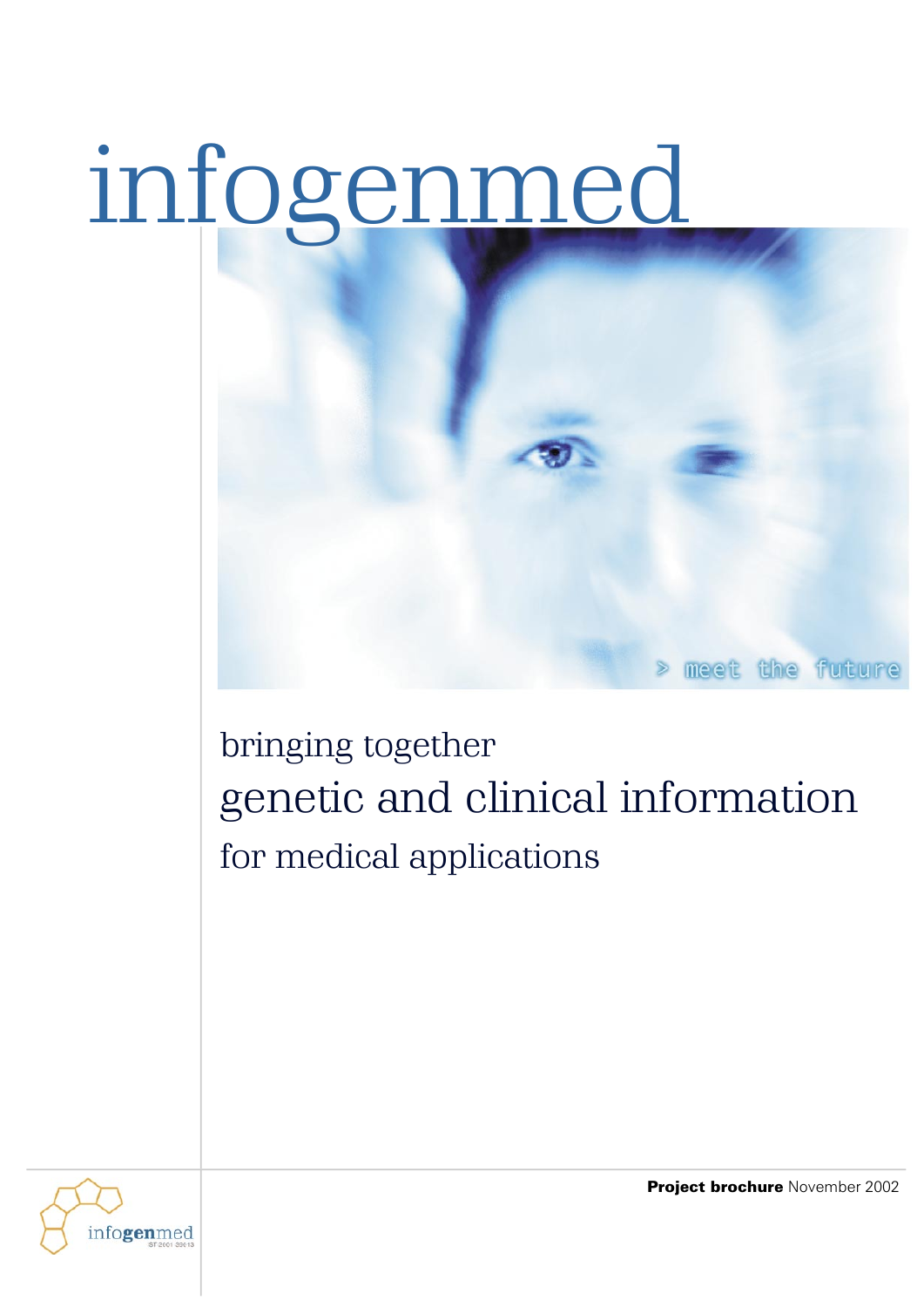







## **Infogenmed in a nutshell**

The increasing availability of genetic and clinical information, both in public and in-house databases, demands for practical information technology tools, able to give clinicians integrated and comprehensive access to previously scattered and unconnected data.

INFOGENMED is building a software environment to access and integrate genetic and medical information for health applications*.* Medical information regarding diseases will be easily accessible and related genetic information, a type of valuable data the clinicians are mostly unfamiliar with, will also be located, retrieved and presented in an unified, user-friendly way. This will empower medical practice, research, knowledge development and the collaboration between bioinformatics and medical informatics, paving the way for individualized medicine: as the understanding of the genetics base of drug action increases and genetic information is added to patient records, both patient-tailoring of medical action and population studies of genetic epidemiology will be improved. This innovative approach will be tested in the field of rare genetic diseases. It will bridge the gap between scientific fields, retrieving and placing relevant medical and genetics information where it is of most use: in the clinicians' hands, for the patients' benefit.

# **Problem and motivation**

Medical informaticians have long been providing physicians with computing aids for patient care and management, while bioinformatics experts have more recently been building and managing large databases of genetic information, as the Human Genome Project exemplifies.

There has been little collaborative effort



Infogenmed concept. Medicine, genomics and informatics are merging together to create new sinergies for patient care: knowledge empowered genomic-based medicine, supported by practical IT tools.

between those professionals. Infogenmed is one of the first such attempts, building methods and integrated tools that enable the access to and the use of dispersed, heterogeneous databases, to improve clinical and research practice.

## **Technical challenges**

For Infogenmed to enable the envisioned access to medical and genetic information from scattered and heterogeneous sources by professionals with different backgrounds, a number of complex problems have to be overcome:

• Relevant information is distributed (along local, remote and Web-based databases)

Adequate tools and methods will locate, access, retrieve and integrate information

• Relevant information is presented in a wide heterogeneity of formats, codification and terminologies

A vocabulary server will be set up and format conversion rules established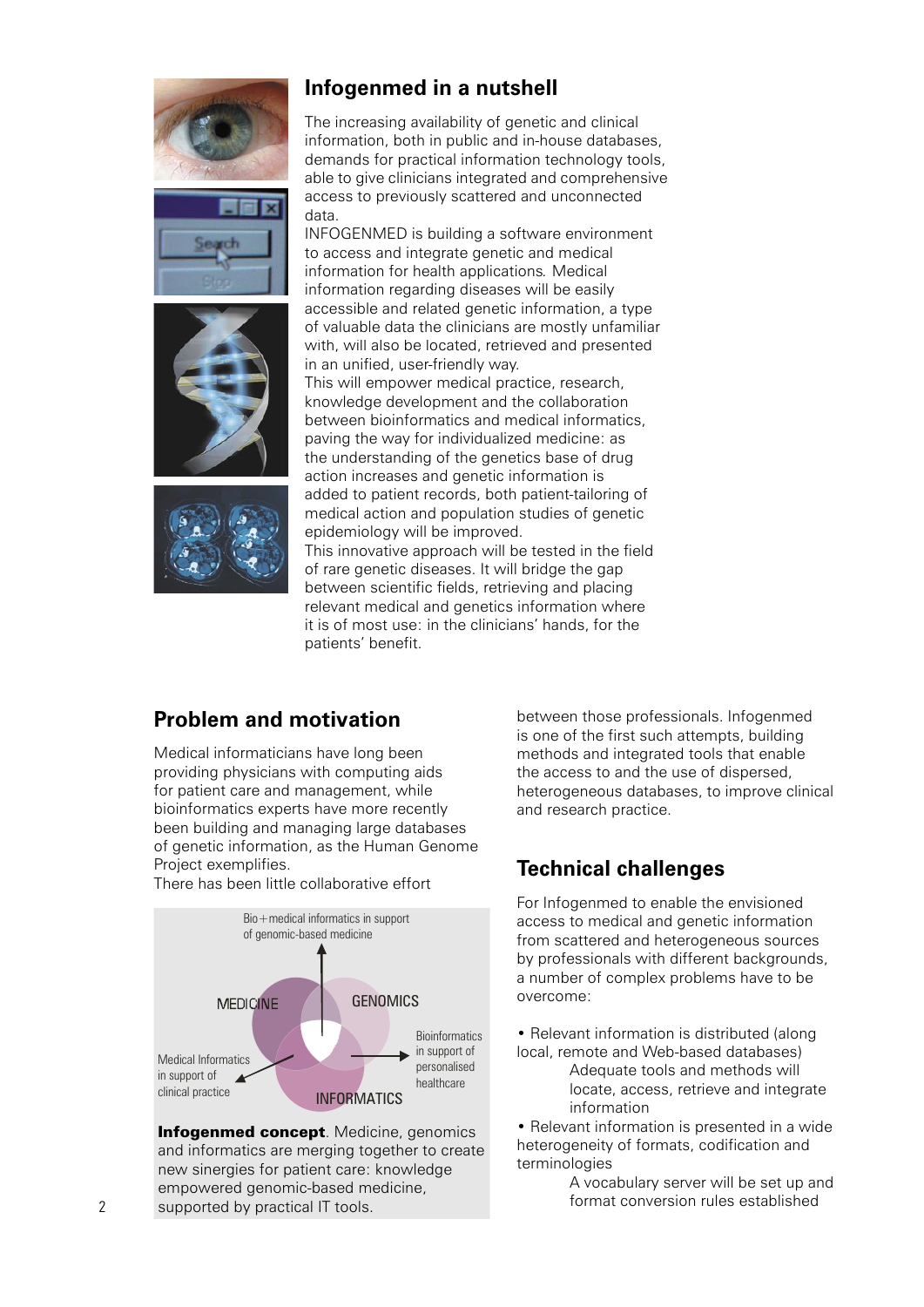- Dissemination will be determined both by effectiveness and ease of use
	- A virtual repository and a single userfriendly interface will abstract the user from the underlying complexity of the system
- Most targeted users are unfamiliar with (the particulars of) genetic information
	- An internal assistant will provide basic guidance

## **Products and achievements**

Having started in September 2002, Infogenmed will reach conclusion in September 2004, pioneering:

- the design of a system to support the search and linkage of the contents of scattered databases, including the
	- development of methods and tools to locate, access and integrate distributed (medical and genetic) data;
	- construction of a vocabulary server for the association of (medical and genetic) terms (ontologies);
	- design of a user-friendly interface and
	- development of an "assistant" to help users in resorting to such methods and tools for the benefit of their practice (e.g.: flowchart representation for pathway visualization);
- the field-validation of the entire system in the field of rare genetic diseases.



A net of biomedical knowledge.

Currently, amazing quantities of information in genetics and health are available in the Internet. Infogenmed is developing the tools to bring that knowledge to every day clinical practice.

## **Infogenmed consortium**

The Infogenmed consortium joins institutions with complementary backgrounds, expertise and research skills, including:

- three universities;
- a national health institution;
- and an industrial partner.

This multinational team is working to support health professionals and enhance their ability to prevent, diagnose, care and rehabilitate patients: in the end, objectives of the European Information Society Technologies (IST) programme, Key Action 1 Systems & Services for the Citizen/Health.

**IEETA** is a leading research organization of University of Aveiro, Portugal. It is particularly renowned for its work in the fields of signal processing, telematics and biomedical engineering. It is the project coordinator and participates in several technical tasks. http://www.ieeta.pt

#### Universidad Politecnica de Madrid

(UPM) is a leading Spanish university in the fields of engineering and applied informatics. UPM, through the Department of Artificial Intelligence (DIA), is the main responsible partner for designing and implementing the tools being developed in the project. http://www.dia.fi.upm.es

#### Instituto de Salud Carlos III (ISC)

is the Spanish national institute of health. It provides strong expertise in Bioinformatics and clinical applications of genomics. The role of ISCIII in the project is coordinating the database creation and the clinical testing in hospitals. http://www.isciii.es/biotic

**Linkoping Universitet brings the** 

Swedish experience and expertise in biomedical engineering, bioinformatics and telematics in Healthcare. Linkoping is particularly active in analyzing the confidentiality and security issues of the project.

http://www.imt.liu.se

**Genomica** is a private Portuguese company exploiting and transferring to wide range of users the latest developments in genomics and genetics. Accordingly, it is mostly concerned with the dissemination and exploitation of project results.